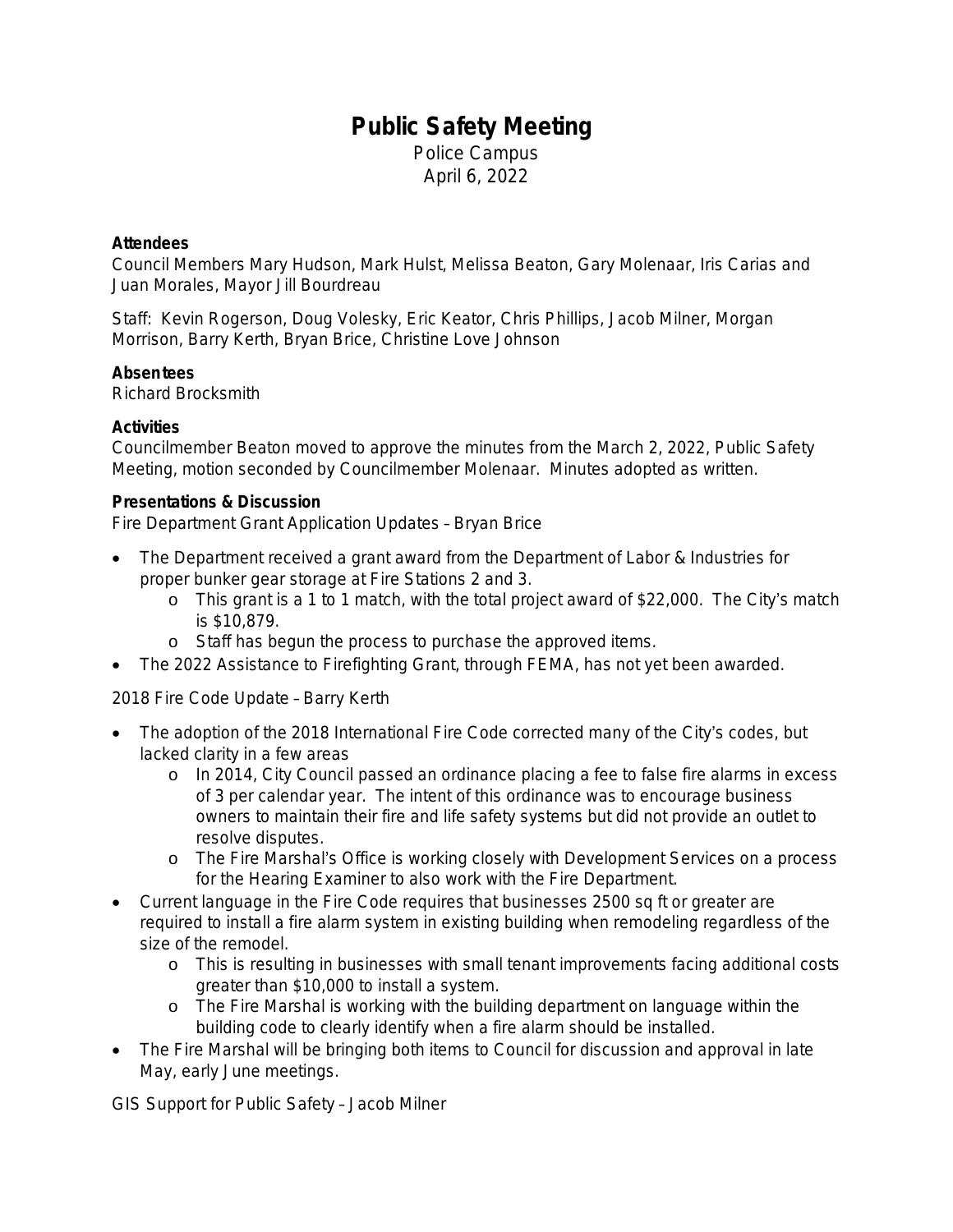Since 2020, the Geographic Information Systems Department (GIS) has been staffed with two full-time FTEs and have been able to work on many Public Safety projects for our Police and Fire Department.

- Police projects have included: 911 Addressing, inter-active web maps to show homeless encampments, trespass authorization parcels, and monthly incidents with active filters for neighborhoods, months, shifts and more.
	- o GIS is working to integrate and map the downtown business camera to provide officers with a comprehensive view of the city.
	- o 4<sup>th</sup> of July maps have assisted with targeted messaging in high utilizing areas for fireworks over the past few years.
- Fire maps show hydrants, lockboxes, and addressing information for complexes and trailer parks.
	- o Drive time analysis maps have been instrumental in determining response plans and the best units to dispatch for the quickest arrival of units.
	- o Currently working with the Fire Marshal to collect Pre-Incident Planning information to develop a visual tool to assist our Firefighters during structure fires.

# Non-Represented Rate Study – Erin Keator

All reference materials for the rate study can be found on the I drive at I:\Council\2022 Classification and Compensation Study. This information breaks out the mayor's documents vs the non-represented.

Council would like to focus on the employees immediately and have an implementation date of May 1<sup>st</sup>. Council's role is to determine the step for each position and will leave it to the Mayor's discretion to determine where to place each employee on the step chart.

The only position left to determine is the Fire Chief/Police Chief position. The discussion is set on should the council adopt the recommendations of the consult or choose to move this position into a higher step to eliminate the possibility of an Assistant Chief earning a higher wage due to longevity. Council has three options to consider; accept the consultant's recommendations, bump the range to a higher step or adopt a policy.

The Mayor presented a historical look at the Mayor's salary from 2001 to date. The Mayor's salary can either be set by a salary commission or by ordinance.